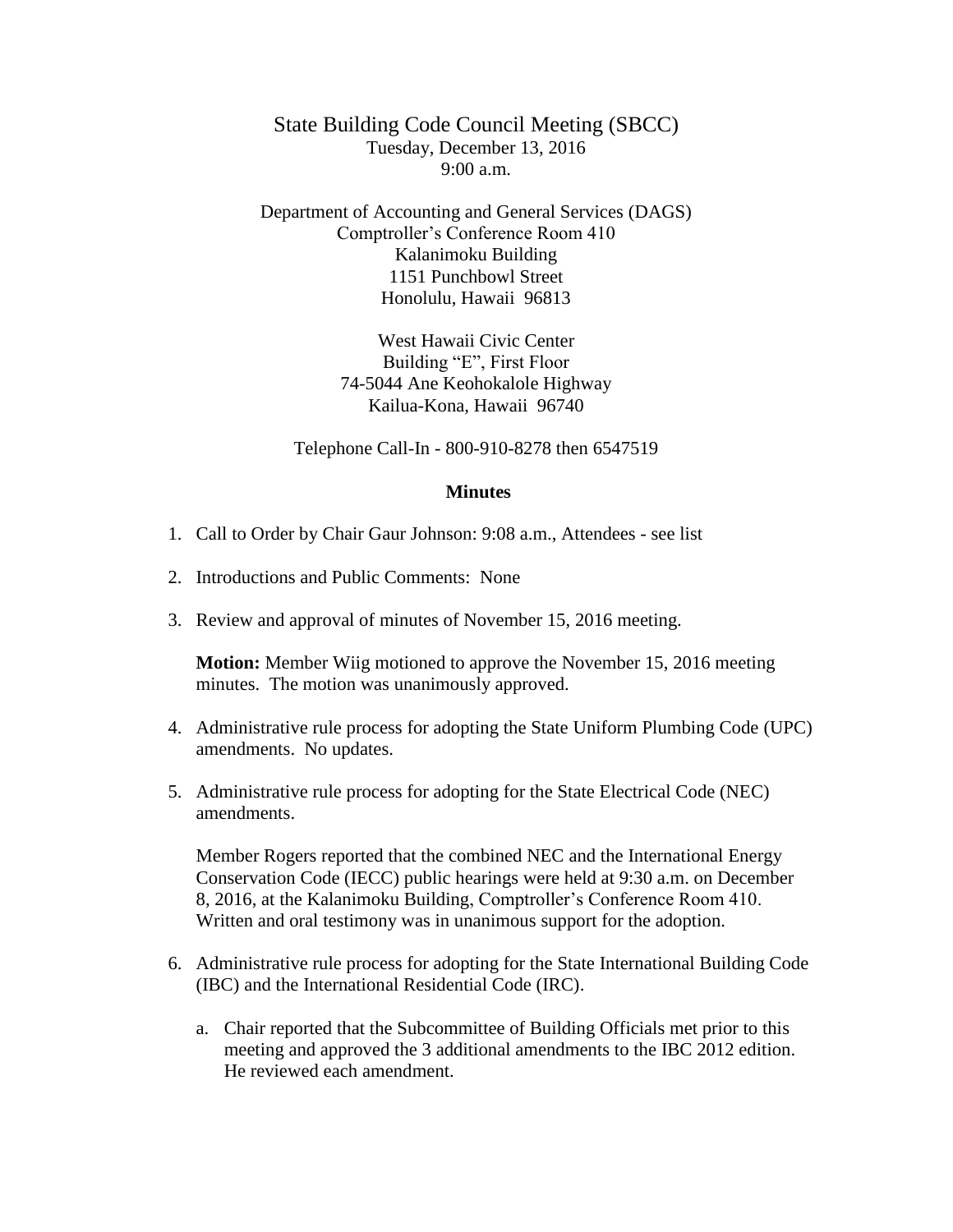**Motion:** Member Reinhardt motioned to approve the amendment to revise the stresses of masonry material to be in conformance to the IBC 2015 edition. The motion was unanimously approved.

**Motion:** Member Reinhardt motioned to approve the amendment to revise the tsunami loads and definitions, developed by Dr. Ian Robertson and Gary Chock, place in the correct code section consistent with the IBC 2018 edition, and incorporates Chapter 6 of the ASCE standard. The motion was unanimously approved.

**Motion:** Member Reinhardt motioned to approve the amendment to revise IBC Chapter 34, for alternative compliance to existing concrete buildings and structures using American Concrete Institute 562-16. The motion was unanimously approved.

- b. Chair reported on the meeting with the new DAGS Comptroller, Roderick Becker, with himself, John Cheung, Gary Chock, and Lloyd Rogers. The SBCC historical background, funding issues, and the recent disapproval of the next SBCC biennium budget, for positions and \$75,000 for a recently approved, 100% reimbursable Federal Emergency Management Grant (FEMA) were discussed. The Comptroller stated the period to provide comments to the disapproved budget had past.
- 7. 2015 International Energy Conservation Code (IECC), 2012 UPC and 2014 NEC public hearings.

See items #4 for UPC and #5 for the NEC and IECC.

8. Discussion of Future Administration Support

See item #6b. above.

- 9. Discussion of 2017 Legislation
	- a. Chair reported on a meeting with State Representative Ken Ito, himself and Vern Miyagi of State Civil Defense. They discussed a draft bill to amend Hawaii Revised Statutes (HRS) 431P-12 that would clarify mandated loss mitigation measures to include the implementation of building code requirements for hurricane and flood standards as required in HRS 107, Part II. This would provide a direct tie-in to the Hawaii Hurricane Relief Fund and possibly provide funding for adoption expenses of the IBC and IRC. The representative was supportive of this effort.
	- b. There was a discussion of Act 83, 2012 Legislative Session that prohibits the counties from requiring residential sprinklers in one- and two-family dwellings, except for fire department water supply or road access deficiencies.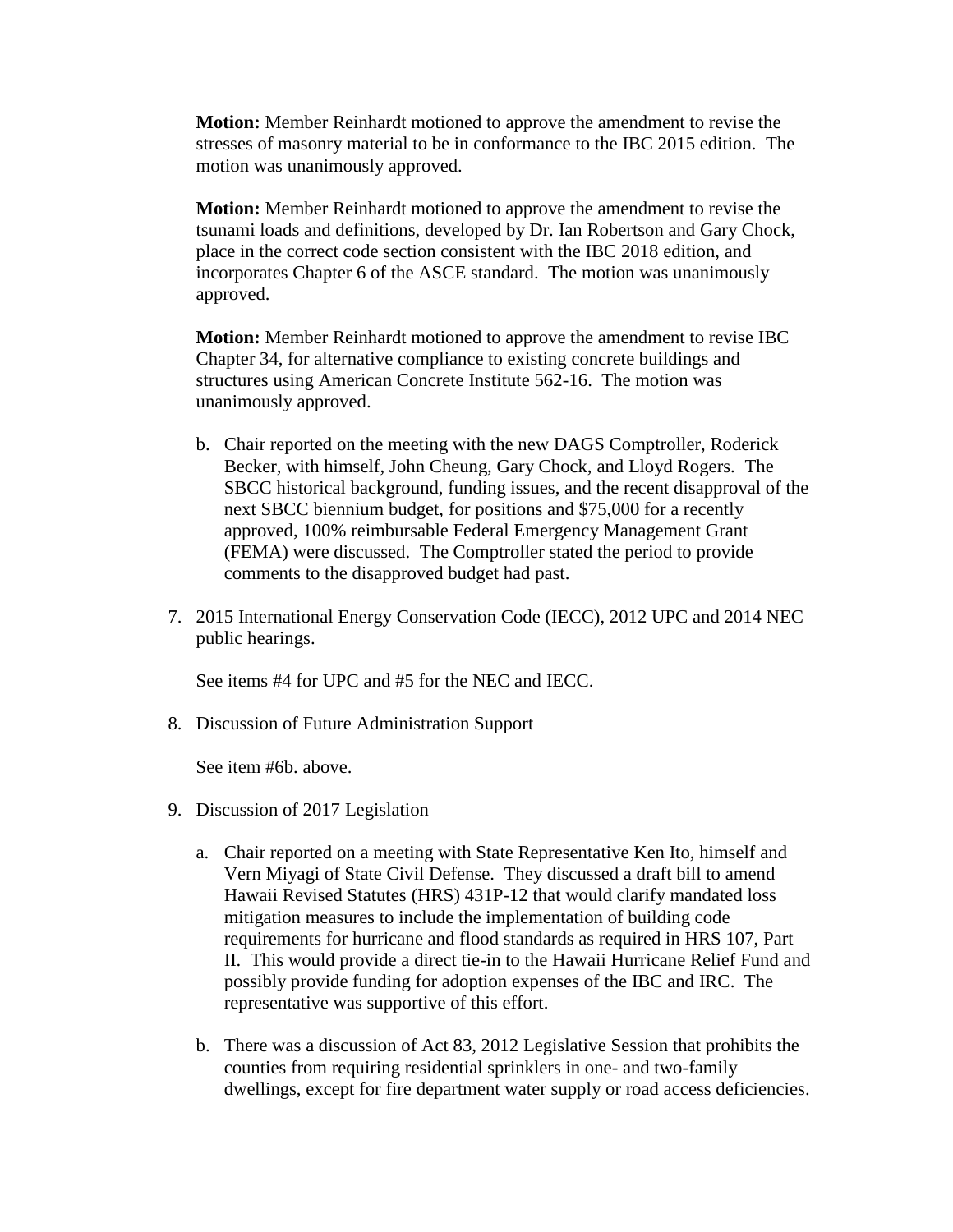The act is scheduled to sunset on July, 2017. It is expected that both sides of this issue relating to cost versus benefits will be presented during the 2017 session. Member Haigh recommended the SBCC provide a consensus opinion on this subject.

10. Discussion of SBCC Code Development Process

No update. It was decided to delete this subject from future meetings.

- 11. Updates from the investigative committees:
	- a. Investigative committee for structural provisions for the 2012 IBC and IRC. See item 6a. above.
	- b. Investigative committee for the non-structural 2012 provisions of IBC & IRC. Jim Reinhardt – No update.
	- c. Investigative committee for the IECC. See item #5 above.
	- d. Investigative committee for the UPC No update.
	- e. Investigative committee for the Mechanical Code No update.
	- f. Investigative committee for the Green Code No update.
	- g. Investigative committee for the State Fire Code Member Rogers informed that the committee met in December on the NFPA 1 Fire Code 2015 edition. They will be reviewing inspection, testing, and maintenance of fire extinguishers, fire protection systems and fire alarm systems requirements in existing buildings to incorporate requirements into the next state fire code.
	- h. Investigative committee for the National Electrical Code See item #5 above.
	- i. Investigative committee on communication and training Member Wiig stated that IECC 2012 edition training is being planned. Member Haigh stated building code training is being planned for the annual Hawaii County of Building Officials conference on Kauai in May 2017.
	- j. Investigative committee for SBCC membership with the International Code Council (ICC) –Voting rights for new members will take effect in March 2017. Chair will provide a notice and the cost to be reimbursed at that time.
- 12. Update on county and state adoption of building codes

No update.